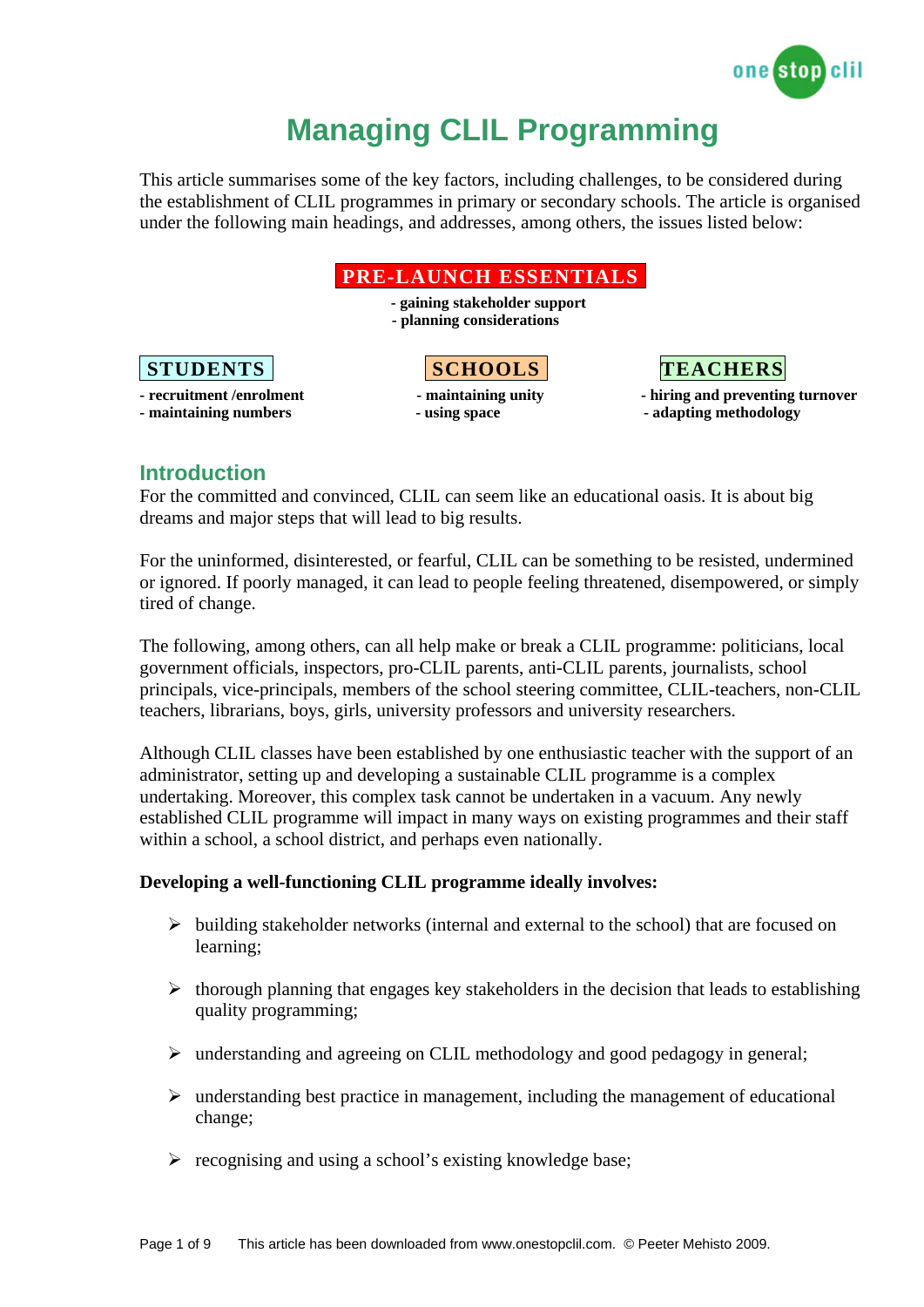

- $\triangleright$  accessing training/mentorship programmes and materials for teachers, administrators, inspectors, parents, and government officials among others;
- $\triangleright$  accessing and developing teaching and learning materials for students;
- $\triangleright$  funding independent research on student achievement and programme management;
- $\triangleright$  managing public relations including producing materials that address key stakeholder concerns;
- $\triangleright$  having a government agency that is mandated to coordinate and support CLIL programme development.

This article will focus on pre-launch essentials, as well as working with students and teachers, and analysing how CLIL can impact on the entire school. A host of other factors such as stakeholder relations, working with parents, supporting language learning, and learning materials development will not be not be addressed separately due to space limitations.

### **Pre-launch essentials**

For a head teacher or school principal, initiating a CLIL programme is the start of a multi-year change process. As students move from year to year through the programme, this will impact on staffing, professional development needs, purchasing of learning materials for classrooms and the school library, and on the whole school culture that will be feeling the ever-increasing presence of CLIL.

To be prepared for this process, head teachers and their staff are well advised to read about CLIL programme development, and to meet with people who have managed a CLIL programme. Moreover, in order to plan for and manage programme start-up, it is important to have an understanding of CLIL methodology, and to be are aware of research on the achievements of CLIL students. Parents and other stakeholders will be looking for assurances and answers to questions. Answers are generally considered more credible, if they are based on the experience of other schools and on independent research.

#### **The key concerns of parents and many education officials tend to be:**

- 1. Will the CLIL student's mother tongue suffer?
- 2. Will learning of the CLIL language impede content learning and adversely affect grades?
- 3. Is the programme only suitable for the gifted students?

Research shows that the mother tongue of CLIL students does not suffer. In fact, considerable research demonstrates that students in CLIL programmes either achieve equal or superior results with students studying in their first language.

Research suggests that after several years in the programme, student achievement in a host of subjects from maths to science is on par with that of students studying in their mother tongue.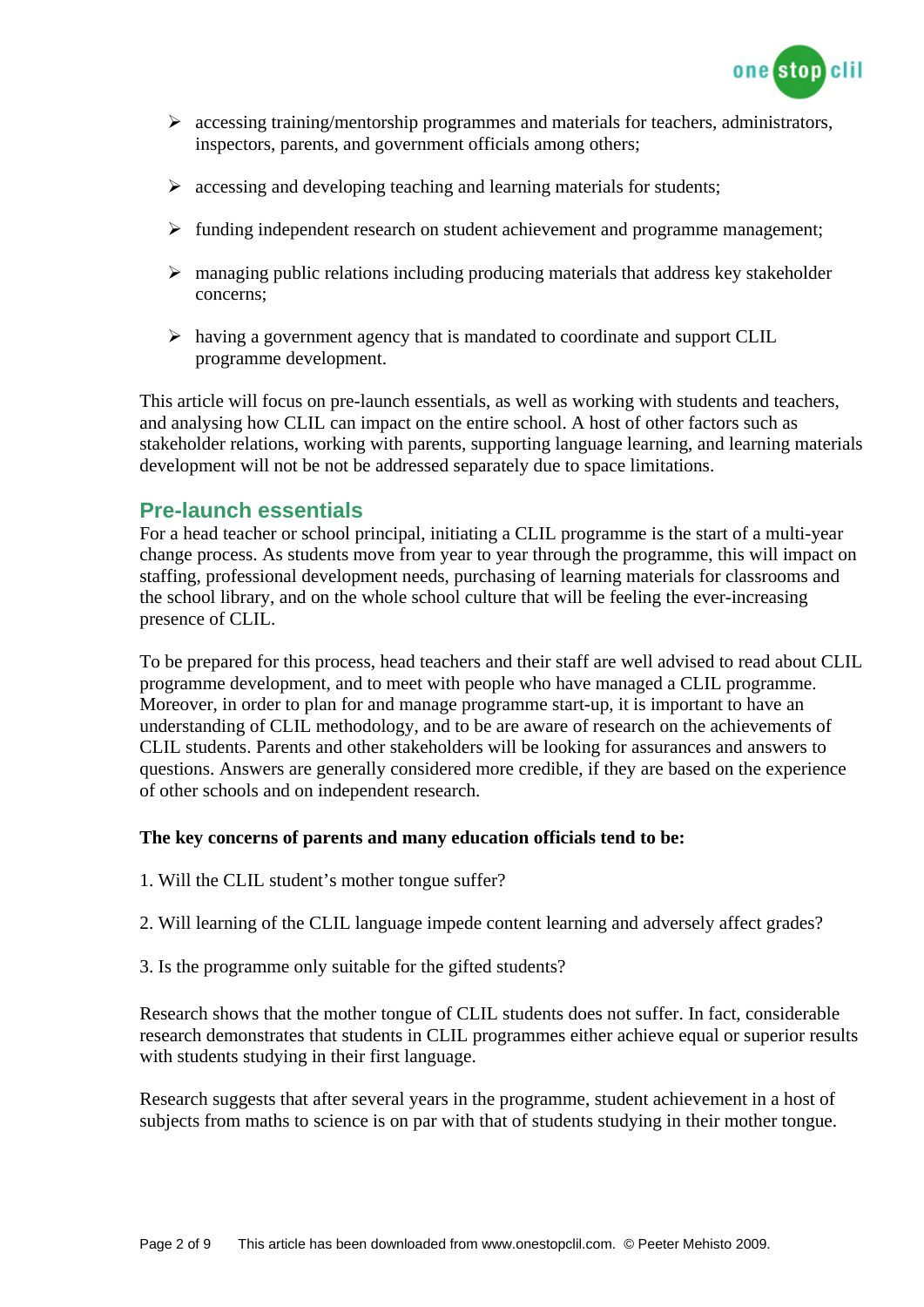

Moreover, it has been proposed that well-managed CLIL programmes are suitable for most average or even below average students.

Being knowledgeable about CLIL programme methodology, planning implications and research on student achievement are often essential in gaining the support of local government officials or education authorities. The same is the case at the school level. At the school level, a critical mass of people in the school management team, the school steering committee or council and a sizable number of teachers need to support programming. Teachers are most likely concerned about job security. Thus, when existing staff assume responsibility for teaching in the CLIL programme, opposition rooted in the fear of job losses is reduced.

Further, prior to establishing a programme it is wise to assess if:

- there are **enough students** to allow for a two-track system (CLIL and a standard programme) so that parents/students have a choice. *Having all parents/students opt for CLIL is unlikely, and many parents would not accept sending their children to a school further afield;*
- there is **enough space** in the school to allow for increased enrolment. *CLIL schools can become magnets drawing students from outside of the school's immediate area. However, if a programme expands rapidly drawing many high-performing students from other schools, opposition to it will grow. Moreover, this can lead to the weakening of other schools which would not be in the community's interest;*
- **classrooms are large enough** to allow for group and pair work;
- there are **enough qualified teachers** that understand CLIL methodology;
- there is a **pool of qualified potential CLIL teachers** to meet future needs.

Moreover, a school establishing CLIL needs to be prepared for the following:

- **receiving many visitors**. *Educational innovations such as CLIL draw interest from the media, university researchers, university students wishing to research programme implementation, and parents of potential students, among others;*
- **sharing your expertise**. *Other schools establishing similar programmes will seek advice, so will researchers, administrators and teacher trainers;*
- being prepared to find ways of **releasing teachers for professional development** and planning. *Initially teachers will need time for visiting other schools offering CLIL, for training and for planning the integration of subjects - a key feature of the CLIL method;*
- helping parents and students to develop realistic expectations and an understanding of the typical learning process for CLIL students. *For example, in intensive CLIL programmes that begin in Year one, student L1 spelling and writing skills may initially fall behind those students studying in their L1. Parents need to know that their children will catch up with students in the standard programme soon after they begin studying*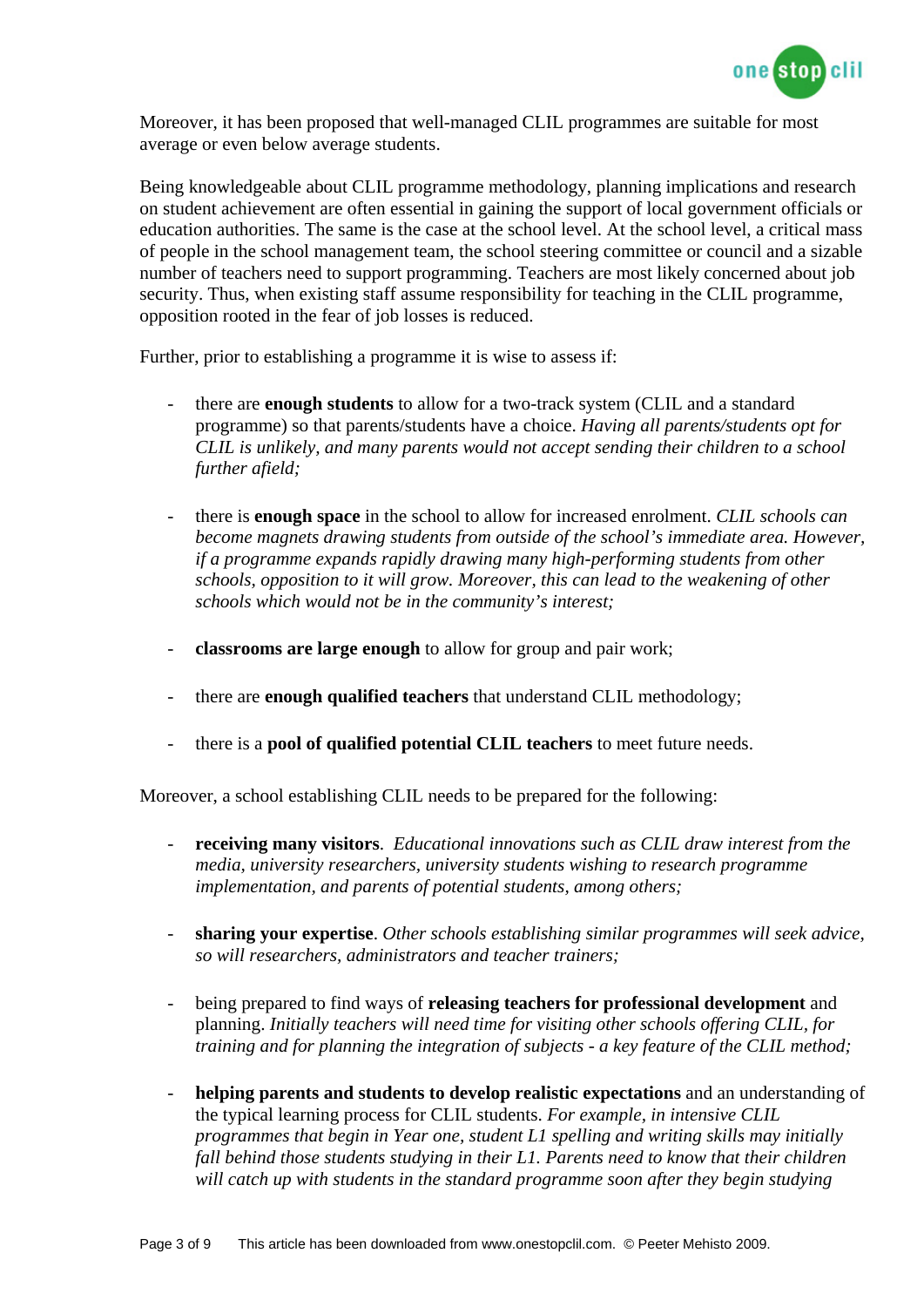

*some subjects in the school's L1;* 

- **ensuring that strategies are in place to support students in difficulty** and to prevent attrition. *Normally, students enter a CLIL programme at the start of programming. New students are usually not accepted mid-stream unless they have the required level of language which is rarely achieved without having been in a CLIL programme. Thus, when students drop out of the programme, they are usually not replaced. This means that if considerable attrition takes place, it can become very expensive to maintain programming;*
- **purchasing new learning materials***. CLIL language materials will need to be purchased for the classroom and the school library.*

Finally, CLIL programmes impact on so many stakeholders that it is difficult to perceive how the programme can be effectively managed in an authoritarian manner. A democratic approach implies that leadership is shared with others.

CLIL produces change and all change produces some form of tension and conflict that need to be managed. Head teachers in CLIL, who work co-operatively and still encourage open, frank and assertive dialogue, who share power and responsibility with others, who understand the implications of establishing a CLIL programme, and who understand how to manage change are well placed to begin the long-term process of instituting CLIL programming.

## **Students**

Four methods are commonly used for admitting students to a CLIL programme: first come, first served; a lottery; choosing students with the highest grades; and testing. First come, first served is the most frequently chosen option. Lotteries are used in areas where demand far outstrips availability. Testing and choosing students with the highest grades are seen as the least desirable options, as they have the potential of creating elitist programmes for high-achieving students. Elitist programmes are far more likely to suffer funding cuts, create jealousy and distort the make-up of the regular programme. Moreover, such programmes exclude large segments of the student population that have much to gain from CLIL. Some schools hold interviews and/or meetings with parents and/or students to ensure that the implications of learning through CLIL are understood.

To raise awareness about the CLIL option, parents and students (post-primary) are invited to a meeting that includes information from the head teacher, the deputy head, the CLIL teacher(s) and non-CLIL teachers. Parents of current CLIL students are usually listened to with particular interest. In the case of older students, students who have experienced CLIL are invited. A standard agenda for such a meeting includes:

- a short overview of programme goals and plans, as well as CLIL research;
- parents, and in the case of post-primary programmes, students are informed of the long-term commitment needed for sustainable results, and are helped to understand the typical CLIL learning process and cycle;
- each of the aforementioned people share their perspective on the programme;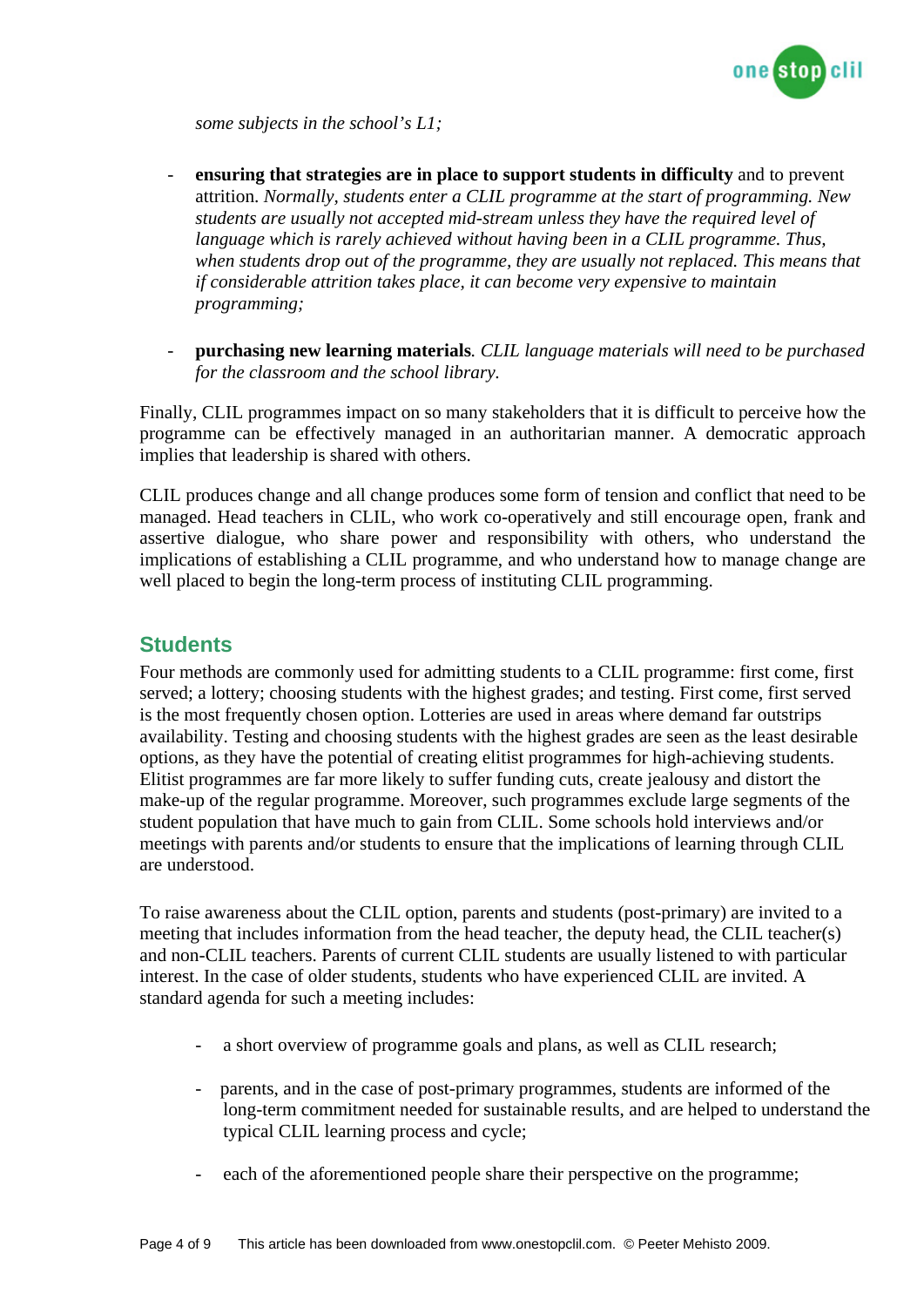

- the majority of time is given to questions from parents (and students, in particular, in the case of post-primary CLIL). Attendees are encouraged to express their fears and concerns so that they can be addressed;
- admission criteria are clearly stated and provided in writing with application forms.

Often more girls than boys apply to the programme. In particular, this is a case with post-primary CLIL programmes that target students who are in middle or secondary school. It is helpful to have a strategy for ensuring a gender balance upon programme intake. Part of this strategy might include:

- openly stating that 50% of the intake will consist of girls and 50% boys;
- considering boys and girls as separate stakeholder groups ensuring that programme advertising/information takes into account each group's interests, learning styles and other academic needs;
- exploring one's own attitudes, language and behaviour to make certain that the message reaching parents and students is free of gender bias.

Once students are enrolled, it is important to manage expectations. Parents and older students will want to know how quickly they will make progress in the L2, how much homework will be required, and what sort of support they can expect if they face difficulties.

Moreover, it is helpful to think through how students will be supported during programming. Options include: surveying students to find out their interests, concerns and needs; funding extra office hours so teachers are available for students requiring additional support; running a homework club; teaching learning skills; establishing a buddy system where students support each other; and ensuring that content and language learning are scaffolded in each lesson.

# **The School as a whole**

One of the dangers of CLIL is the two-schools-in-one phenomenon, where CLIL and non-CLIL teachers form two separate groups. As a CLIL programme is established in a school, it is important to involve the entire school, and to integrate CLIL into school procedures and plans.

In successful CLIL schools, the institution's **strategic plan:** 

- has integrated CLIL. *The school's vision and mission reflect a link with CLIL or language learning.*
- has been developed involving the entire staff. *This helps to ensure that the school's internal stakeholders' interests and needs are taken into account, and that the implementation of the plan is supported.*
- is a living document. *The mission, vision and strategic plan (and CLIL) are returned to at planning meetings, and used as a point of reference at school assemblies and other events.*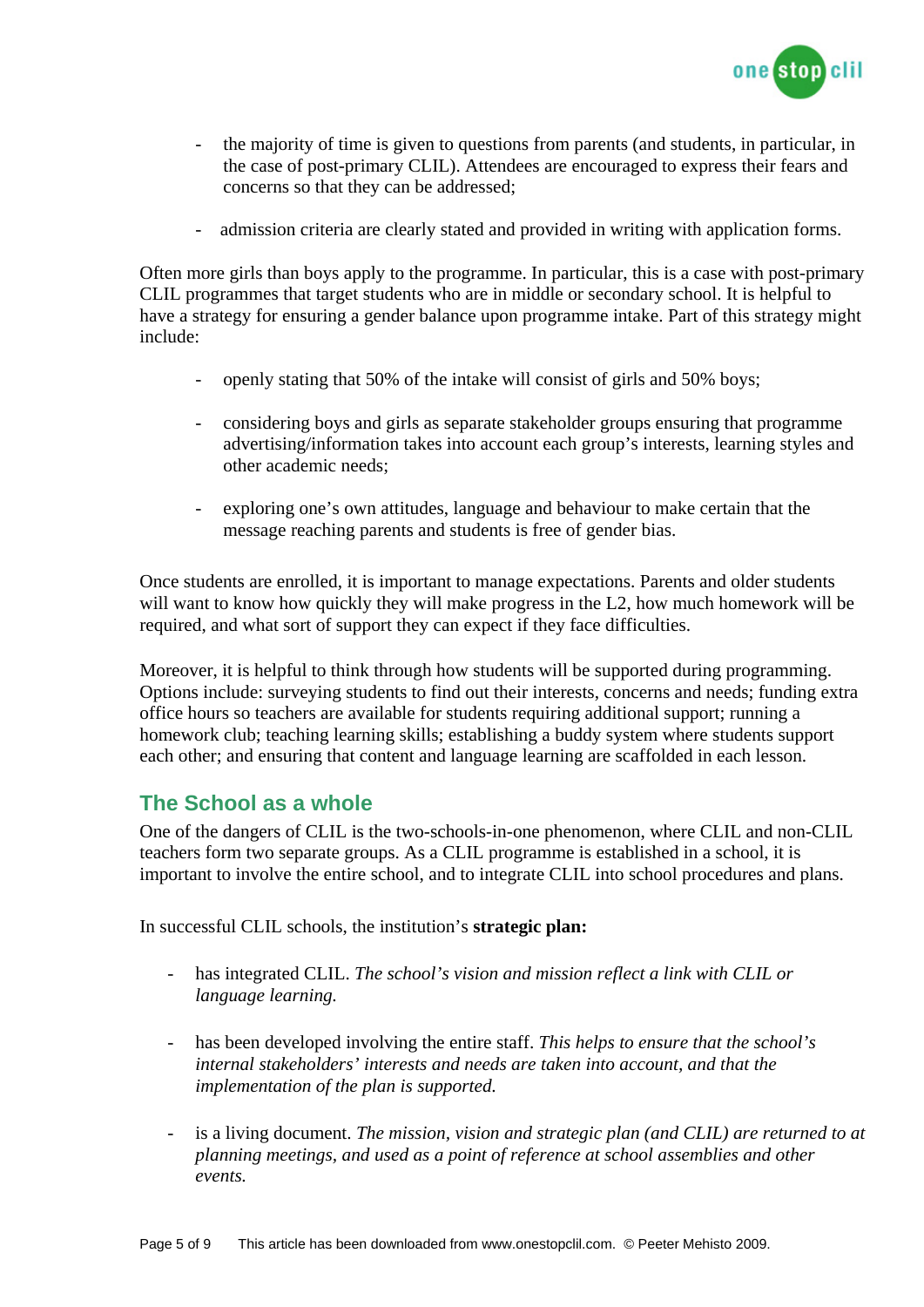

Dividing a school **budget** among many deserving programmes is always a potential source of tension. Sharing budgetary resources in a just way between the CLIL and regular programme will build support for the new CLIL intiative. A school team representing a cross-section of staff can be drawn into developing the budget. However, since the CLIL programme requires new learning resources for both classrooms and the school library, it is helpful if CLIL receives some start-up capital.

Parents are likely to feel more comfortable about the CLIL programme, if CLIL and non-CLIL parents are represented equally on the **school council** so that the interests of both programmes are respected.

A head teacher can further **build support** for the programme by:

- giving both the standard and the CLIL programme equal attention;
- taking guests to see both the regular and CLIL programme students. *Many school visitors only wish to visit the CLIL programme. Attention given by visitors to CLIL students can feed a sense of inferiority in regular programme students*;
- using the CLIL language, at least on occasion, when speaking with students so they can see that multilingualism is valued.

Moreover, head teachers can **facilitate CLIL programming** by:

- ensuring that CLIL and non-CLIL teachers have designated times to plan together and integrate programming;
- supporting all teaching staff in developing an understanding of CLIL methodology;
- agreeing with staff on values and goals, and returning to these regularly;
- supporting the librarian in developing proficiency in the CLIL language;
- organising professional development in the essentials of teamwork (productive and unproductive roles/behaviour, phases in group development, co-operation skills);
- planning entire-school activities that include both the regular and CLIL programme students such as Independence Day, a special event to celebrate co-operation, or a combined science and history fair;
- creating workshops where teachers from the CLIL and the standard programme can share experiences, teaching materials and strategies;
- ensuring that other school managers have training in change and project management theory and practice;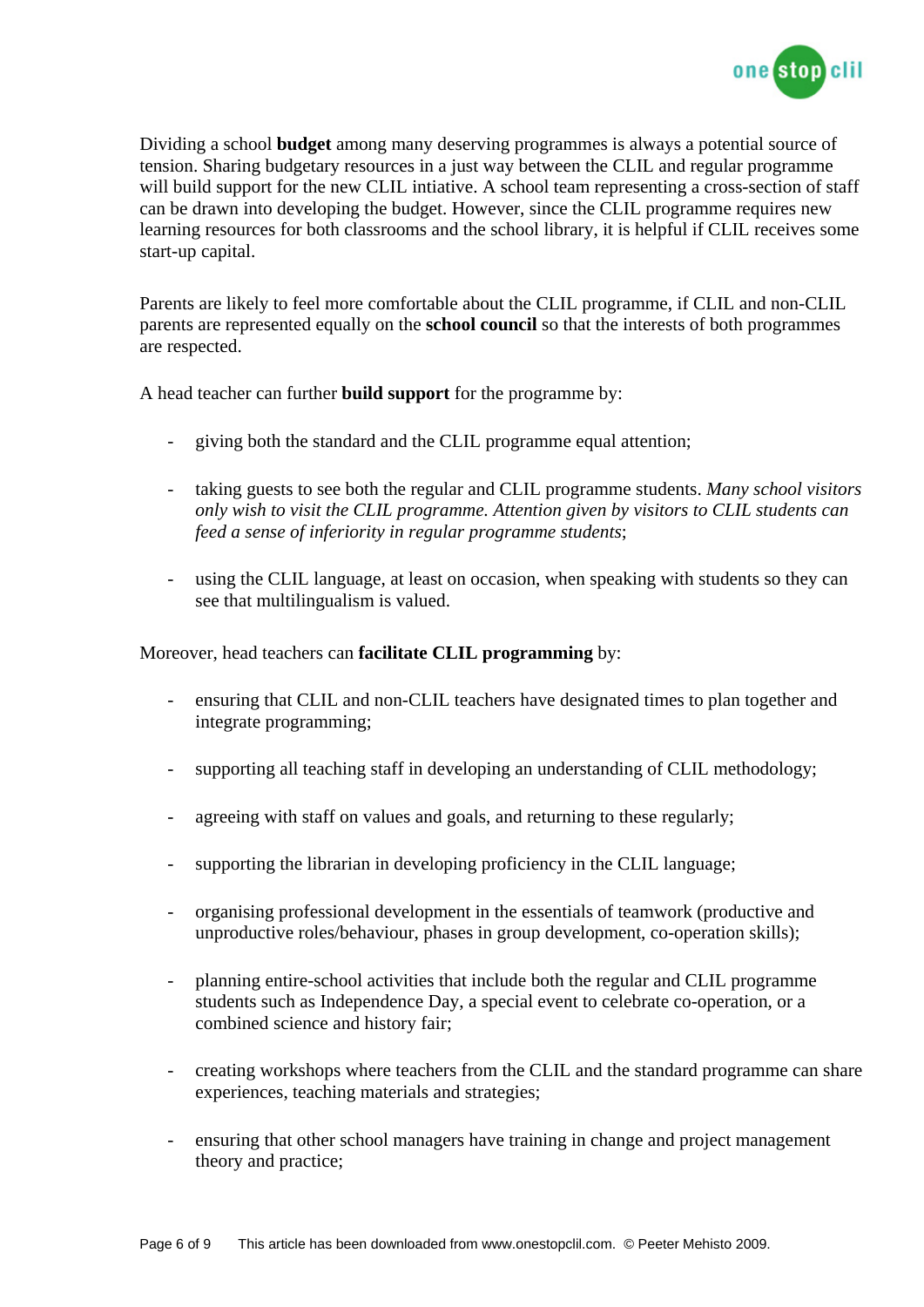

- having a public relations strategy to inform the community about the CLIL programme;
- ensuring that CLIL classrooms allow for group and pair work. *It should be possible to move desks simply and safely*;
- allowing walls, windows, hallways and even ceilings to be used to exhibit vocabulary and subject content, as well as student work. *Subject teachers would benefit from having their own classroom as it is too much work to develop surface areas in several classrooms.*

## **Teachers**

Teachers have been referred to as the 'salt of the earth', 'the midwives of society' and those who 'teach all other professions'. As CLIL is based on general good practice in education, the role of the teacher remains, with some exceptions, the same in CLIL as it does in standard programming. The exception is that CLIL teachers require an extra set of qualifications, traits and skills. This extra set includes:

- having a good command of the CLIL language. *Head teachers who do not speak the CLIL language are advised to seek help in assessing teachers' language skills*;
- having subject area qualifications. *Teachers qualified to teach several subjects will provide for greater flexibility in planning*;
- being knowledgeable about CLIL methodology or being willing to learn;
- being flexible, hard-working, and a team player. *For optimal results CLIL requires cooperation among teachers*;
- having sufficient knowledge of the language spoken by most parents;
- being willing to and adept at working in a cross-cultural environment;

To find CLIL teachers schools have used some of the following strategies:

- co-operating with other schools. *Teachers can often be 'shared'. At a time of declining enrolment, teachers at other schools may become surplus*;
- having student-teachers do their practice teaching at your school;
- working to ensure that student-teachers feel at home, valued and useful;
- having teachers encourage friends, acquaintances and colleagues to apply;
- inviting qualified teachers to spend a day at your school. *It is important to identify fears and prejudices that they may have vis-à-vis your school, and to address them;*
- advertising in newspapers;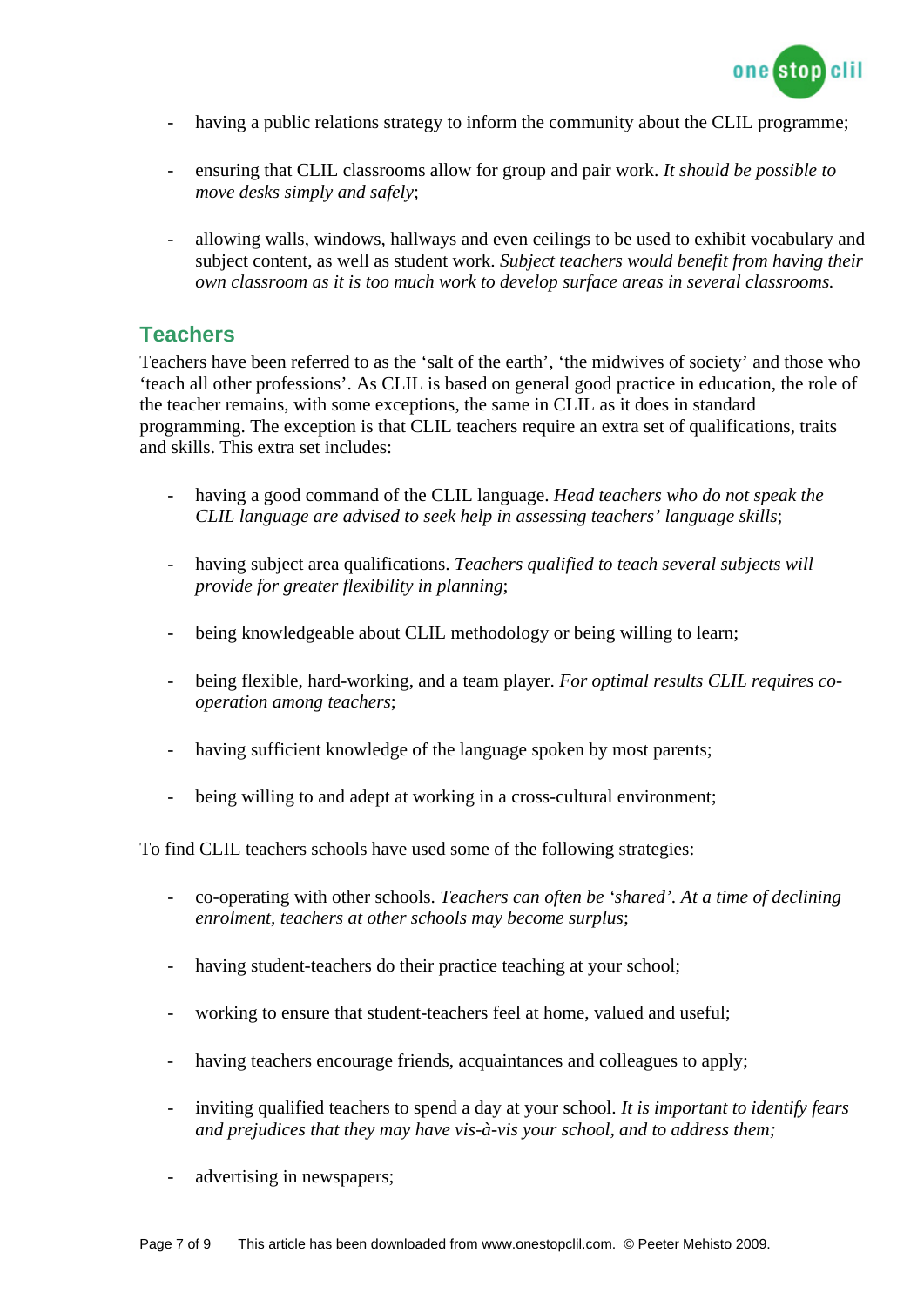

- asking local government officials. *They know about school closings and possible surplus staff;*
- supporting teachers who speak the CLIL language in obtaining the required qualifications;

New CLIL teachers will often benefit from guidance or support in:

- **being student-centred**. *In general, CLIL students speak more than the teacher*;
- **creating a psychologically safe environment** where students are not afraid to make mistakes or communicate, where they work in groups and pairs, participating equally;
- **avoiding excessive translation** by using paraphrasing, gestures, pictures, having students develop habits such as inferring meaning and using dictionaries, etc;
- **setting language and content outcomes** among teachers and together with the students;
- **maintaining a dual focus** on content and language;
- encouraging students to **reflect upon and evaluate progress** in meeting outcomes;
- developing critical thinking in students;
- taking into account **individual student needs** and interests;
- creating opportunities for students to meet **speakers of the CLIL language**.

To help ensure that CLIL staff remain motivated and continue to teach in the programme in the long-term, the following are worthy of consideration:

- supporting all staff in preparing themselves for changes associated with the introduction of the CLIL programme. *Some regular programme teachers may be threatened by the CLIL programme and try to undermine it and/or to "freeze-out" new staff. It is helpful to raise this typical reaction to CLIL and discuss this at a staff meeting*;
- having the school management team state its expectations vis-à-vis the integration of new teachers so that new teachers will be made to feel welcome. *It is helpful, if this issue is reinforced during performance reviews*;
- having entry plans for new staff. *This will give them basic information about the school, introduce staff, provide them with a mentor, help integrate them into a network, etc*;
- publicly recognising and rewarding staff who have been particularly supportive of new teachers and programming;